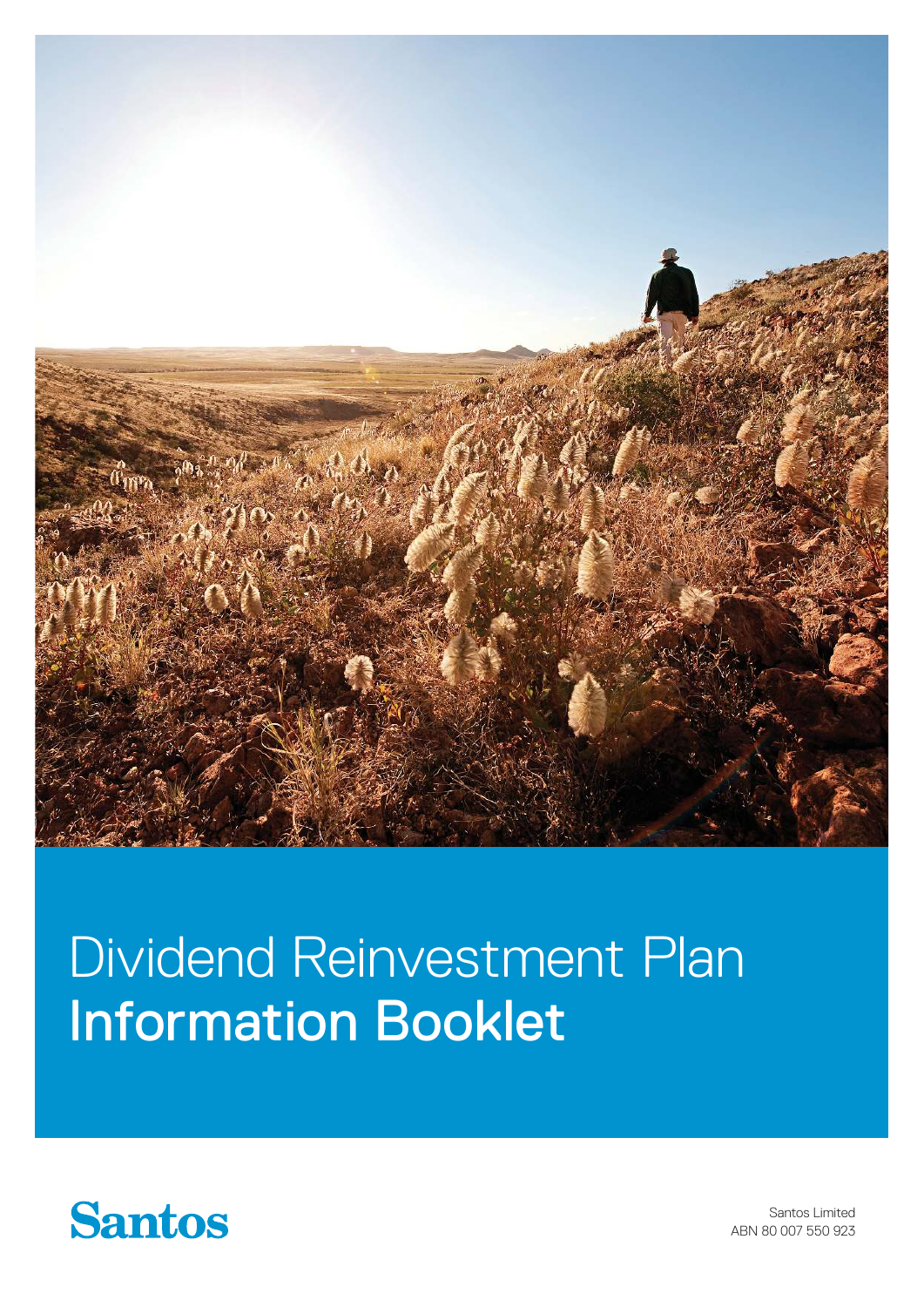Santos Limited ACN 007 550 923

### Dividend Reinvestment Plan Information Booklet

Updated as at March 2022

#### Important notice

No responsibility can be taken for any advice expressed or implied in this document, given the complex nature of the laws governing companies and the taxation of dividends. The contents of this document have not been reviewed by regulatory authorities in the relevant jurisdictions.

You are urged to seek your own independent professional advice about the financial and taxation implications for you of participating in the Dividend Reinvestment Plan in your specific circumstances.

# What is the Dividend Reinvestment Plan (Plan)?

The Plan enables you, as a shareholder in Santos Limited (the Company) to reinvest all or part of any Dividend Paid on your Shares in additional Santos Shares instead of receiving that Dividend in cash.

Your participation in the Plan is entirely optional.

If you elect to reinvest your Dividends, additional Shares will be allocated to you immediately following the Dividend Payment Date. You will receive a Dividend notice setting out the number of Shares allocated to you, the price per Share and other information relevant to the Dividend.

Terms defined in the rules of the Plan have the same meaning when used in this booklet, unless otherwise indicated.

### Am I eligible to participate?

All Australian, New Zealand, UK, Hong Kong and Singapore, resident holders of Shares may participate in the Plan unless you hold Shares for the account or benefit of another person who resides in the United States.

If you are a shareholder with an address outside of Australia, New Zealand, UK, Hong Kong or Singapore, you may not, at this time, participate under the Plan.

In addition, by lodging a Dividend Reinvestment Plan Form you will be deemed to have warranted that you are not acting for the account of or benefit of another person who resides in the United States.

# How do I join the Plan?

If you wish to participate in the Plan, we encourage you to use our online election option available at www.investorserve.com.au. Alternatively, please complete and sign the Dividend Reinvestment Plan Form and return it to the Company's share registry at the address below. If a Dividend Reinvestment Plan Form does not accompany this booklet, please contact the Company's share registry:

Computershare Investor Services Pty Limited

Level 3, 60 Carrington Street Sydney NSW 2000

GPO PO Box 2975 Melbourne VIC 3001

Telephone: 1300 096 259 (within Australia) International: +61 3 9415 4397 (outside Australia) Contact Computershare: www.investorcentre.com/contact

Your participation in the Plan will, in general, commence with the first Dividend Payment after receipt of your completed Dividend Reinvestment Plan Form. If your form is received on or before the first Business Day after the record date for a Dividend (or such other date as determined by the Board), it will be effective in respect of that Dividend and all subsequent Dividends, unless the Board determines otherwise. Forms received after this time will not be effective for that Dividend but will be effective for all subsequent dividends.

### If I participate, do all my shares participate in the Plan?

If you wish to participate in the Plan, you will complete the Dividend Reinvestment Plan Form and return it to the Company's share registry.

When you complete the Dividend Reinvestment Plan Form you have two options:

#### **(a) Full Participation**

If you elect Full Participation, Dividends on all of your Shares will be reinvested in acquiring new Shares. Dividends on any Shares you may acquire in the future will also be reinvested in this way.

#### **(b) Partial Participation**

If you elect Partial Participation, you nominate a number of your Shares which participate in the Plan. Only the Dividends paid on those Shares that you nominate will be reinvested in acquiring new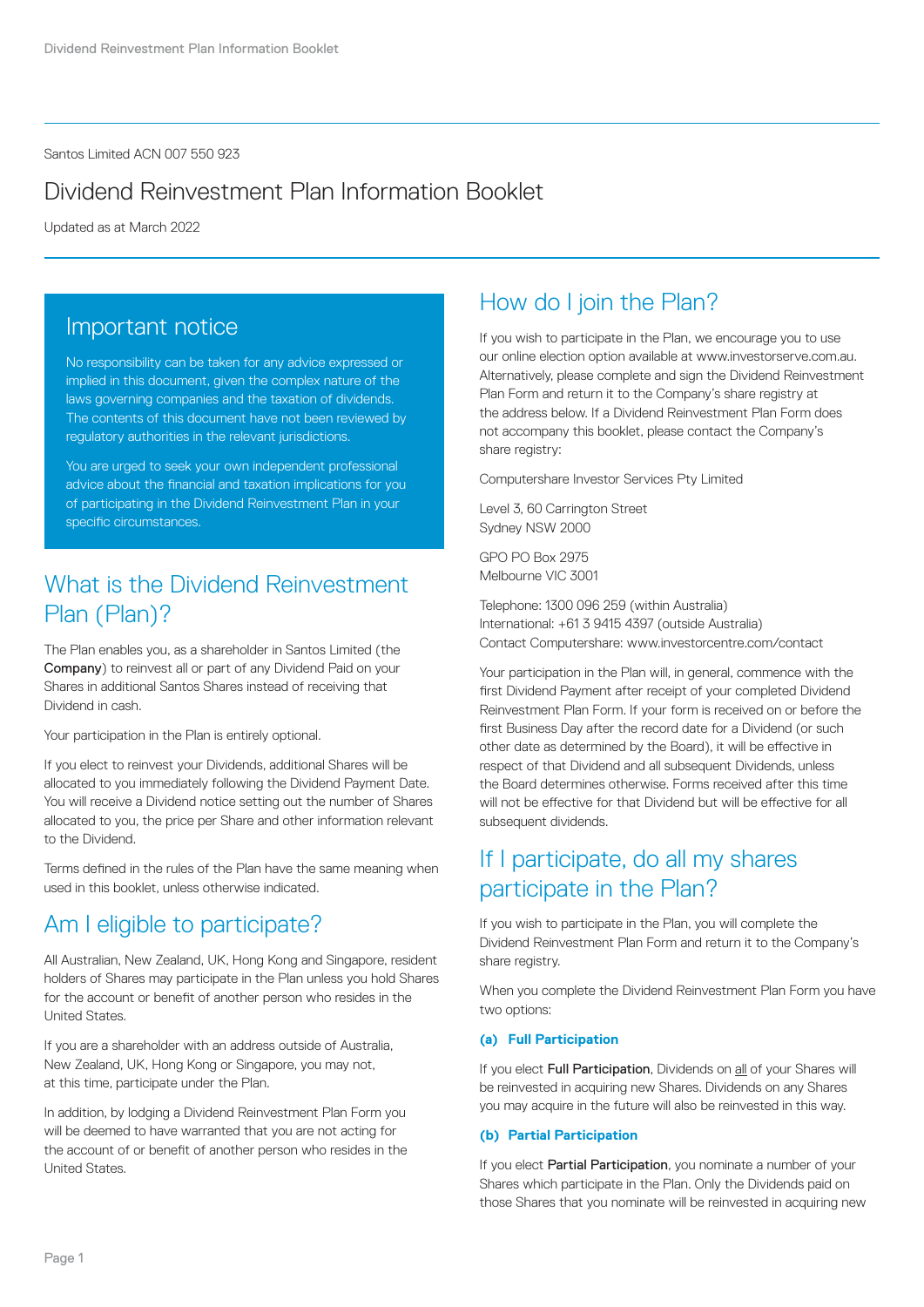Shares. You will receive cash Dividends on the rest of your Shares in the normal way.

If you buy more Shares, those Shares will NOT participate in the Plan unless you lodge a Dividend Reinvestment Plan Form specifically in relation to those Shares.

If you hold less Shares than the number of Shares you have specified in the Dividend Reinvestment Plan Form, then the Dividends on the Shares that you actually hold will be reinvested.

If a Dividend Reinvestment Plan Form does not clearly indicate the level of participation in the Plan, it will be deemed to be an application for Full Participation.

If you have more than one shareholding in Santos, you must lodge a Dividend Reinvestment Plan Form for each shareholding that is to participate in the Plan.

# What type of shares will I get under the Plan?

You will be allocated with fully paid ordinary shares in Santos Limited under the Plan, which may be existing Shares transferred to you or newly issued Shares.

If new Shares are allocated to you, they will be listed on the ASX and will, in general, rank equally with the Company's existing ordinary shares.

### What is the allocation price of shares under the Plan?

Shares will be allocated to you at the Average Market Price over a Pricing Period. The Average Market Price and Pricing Period will be determined by the Board for each Dividend in accordance with the Plan Rules. Details are announced to the ASX in relation to each Dividend.

The Board may determine in relation to all or any Dividends paid, that Shares will be allocated under the Plan subject to a discount below the Average Market Price.

# How is my entitlement calculated and how are shares allocated?

Following the payment of a Dividend by the Company, the Dividend payable on your participating Shares (less any withholding tax) will be paid into a "DRP account" that the Company will establish for you.

The Company will then determine the maximum whole number of Shares that will be allocated to you under the Plan, by dividing the amount of your Dividend by the Allocation Price (determined as set out above).

In the case of fractional entitlements, the number of Shares that you will be entitled to under the Plan will be rounded to the nearest whole number, noting that a fractional entitlement to 0.5 or more of a Share will be rounded up and an entitlement to less than 0.5 of a

Share will be rounded down. This may result in you either gaining or losing up to the value of half a Share.

# What record do I have of my participation in the Plan?

After each Dividend Payment, you will receive a statement that details the level of your participation (ie full or partial) in the Plan, the amount and date of the Dividend paid, the number of Shares allocated to you under the Plan and the Allocation Price of those Shares under the Plan. The statement will also set out information required for completion of your tax return regarding the Dividend paid.

# Can I sell shares that participate in the Plan or that are allocated to me under the Plan?

If you elect for 'Full Participation' and then sell some of your Shares, the Dividends on your remaining Shares will continue to be reinvested under the Plan.

If you elect for 'Partial Participation' and then sell some of your Shares, the number of Shares sold will be deemed first to be non-Participating Shares and, once they are all deemed to be sold, then second Participating Shares under the Plan.

# What are the taxation implications of participating?

These comments are general in nature only and are made in relation to the jurisdictions indicated only. The comments do not constitute advice. Santos Limited will in no way be responsible for your reliance on any information expressed or implied in this document. The contents of this document have not been reviewed by regulatory authorities in the relevant jurisdictions.

Given the complex nature of the laws governing companies and the taxation of dividends, you are urged to seek your own independent professional advice about the financial and taxation implications for you of participating in the Plan in your specific circumstances.

The tax laws applying to the payment of dividends may change from time to time.

If the tax position in your jurisdiction is not discussed below, you should similarly seek professional taxation advice as to the taxation position in your jurisdiction in relation to your individual circumstances.

#### **Australian shareholders**

Dividends that are reinvested under the Plan will be assessable for income tax and will carry franking credits to the same extent as any cash dividend. Shares allocated under the Plan may be subject to either income tax or capital gains tax when you sell them depending on your circumstances.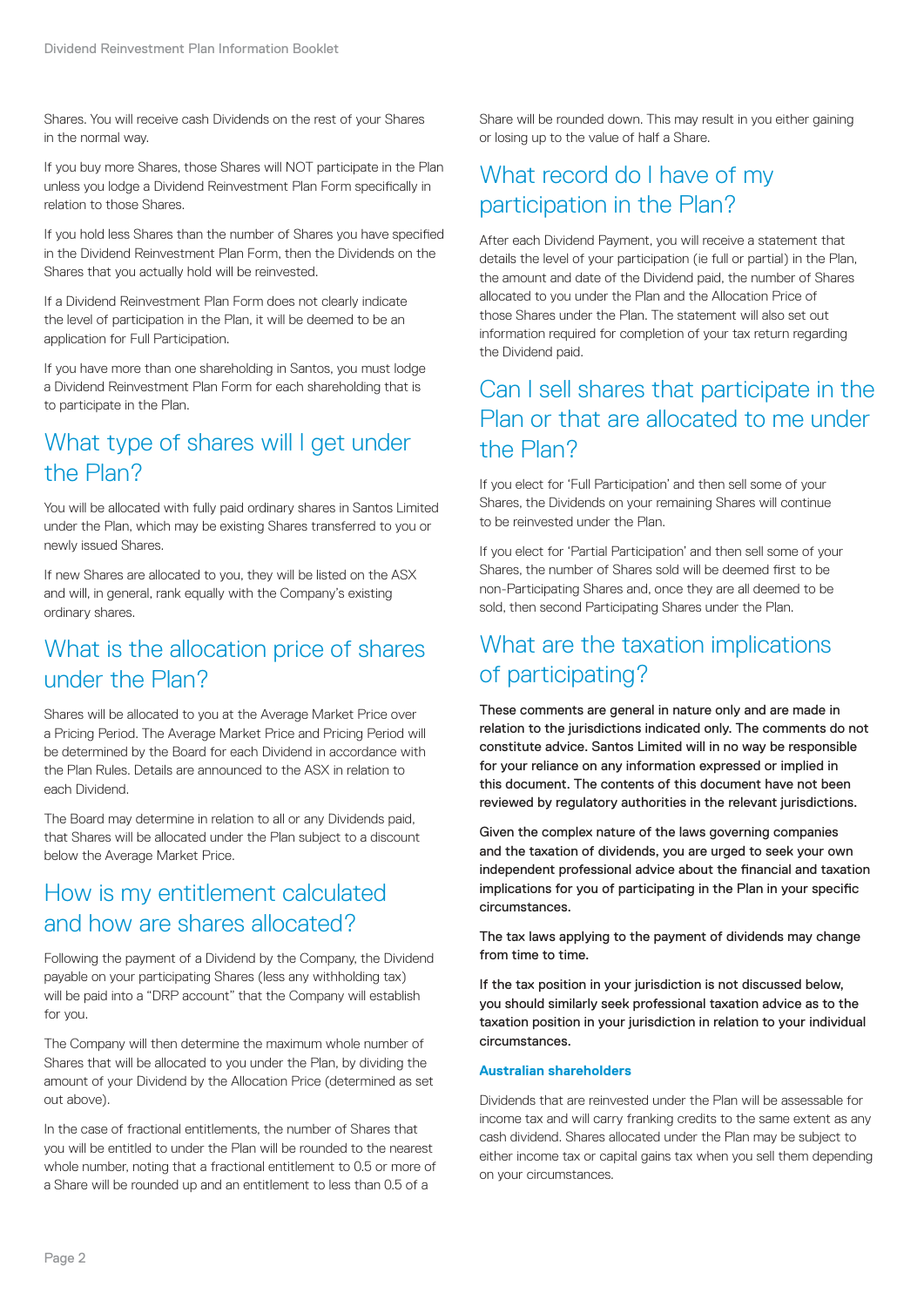If you hold your shares for more than 12 months then any capital gain derived on disposal of the shares may be reduced as follows:

- (a) by 50% if you are an individual or trustee of a trust; and
- (b) by one-third if you are a trustee of a complying superannuation fund.

#### **New Zealand shareholders**

Dividends received by New Zealand resident shareholders which are reinvested in the Plan will be taxable to the shareholder to the same extent as a cash dividend. The shareholder will be entitled to a credit for any Australian non-resident withholding tax deducted from the dividend and any New Zealand imputation credits attached to the dividend up to the amount of New Zealand tax otherwise payable on the dividend.

Any profit derived on the sale of shares allocated under the Plan will only be subject to New Zealand tax if the shareholder is in the business of dealing in shares, if the shares were purchased for the purpose of sale or if the shares are sold as part of a profit-making undertaking or scheme.

#### **United Kingdom shareholders**

Dividends that are reinvested in the Plan for UK resident shareholders will be assessable for income tax (or corporation tax on income in the case of corporate shareholders). The liability will arise at the time the dividend is declared. The cash amount of the dividend which is credited to your DRP account, and subsequently reinvested into Santos shares, would then form the capital gains base of these new shares.

#### **Hong Kong shareholders**

Hong Kong shareholders will not be subject to any Hong Kong tax on the dividend in the form of shares of the Company. However, if the receipt and subsequent realisation of such shares is, or forms part of a trade, profession or business carried on in Hong Kong, gains realised by the relevant Hong Kong shareholder may attract Hong Kong profits tax. Shares in the Company may attract Hong Kong estate duty.

#### **Singapore shareholders**

Dividends that are reinvested in the Plan for Singapore resident shareholders will be assessable for income tax. Australian tax on dividends, being dividends paid by a company which is a resident of Australia, derived by a Singapore resident who is beneficially entitled to the dividends, will not exceed 15% of the gross amount of dividends.

### How do I change my participation or withdraw from the Plan?

You may vary your level of participation in the Plan or withdraw from the Plan at any time by giving a Dividend Reinvestment Plan Form to the Company's share registry.

You can obtain a Dividend Reinvestment Plan Form by contacting the Company's share registry.

The variation or termination will be effective in relation to a Dividend if your Dividend Reinvestment Plan Form is received on or before the first Business Day after the Dividend Record Date for that Dividend.

### Termination of the Plan by the directors

The Rules of the Plan may be varied, by the Directors at any time by notice on the Company's website www.santos.com and to ASX.

The Board may also suspend or terminate the operation of the Plan at any time by notice on the website or to the ASX.

If the DRP is suspended, any elections of participation will be suspended. Unless otherwise determined by the Board, upon recommencement of the DRP, all prior elections are re-instated unless you provide a Dividend Reinvestment Plan Form which validly varies or terminates your participation on or before the first Business Day after the next Dividend Record Date after reinstatement of the DRP.

#### Are there any minimum or maximum levels for participation?

The Board may, from time to time, set minimum or maximum participation limits (whether in respect of a particular dividend or dividends generally) which will limit the number of shares that you may nominate to participate in the Plan. However, at this time the Board has not set any minimum or maximum limits.

### What happens if I exceed any maximum or minimum participation limit?

At present, the Board has not set any maximum or minimum participation limit.

However:

- + if the number of your Participating Shares exceed any maximum limit set by the Board, you are deemed to have elected to participate to that limit. Any of your Shares in excess of the limit will not participate in the Plan and you will receive cash Dividends in the usual way in respect of those Shares;
- + if the number of your Shares which are participating in the Plan is less than any Minimum Participating Holding set by the Board, you will be deemed to have no Shares participating in the Plan. Instead you will receive cash Dividends on all of your Shares.

If any Maximum or Minimum Participating Holding is set and then later lifted, your participation in the Plan will revert back to the levels you elected on your original Dividend Reinvestment Plan Form.

### **Enquiries**

A copy of the most recent annual report is available on request from Santos Limited or on the Company's website.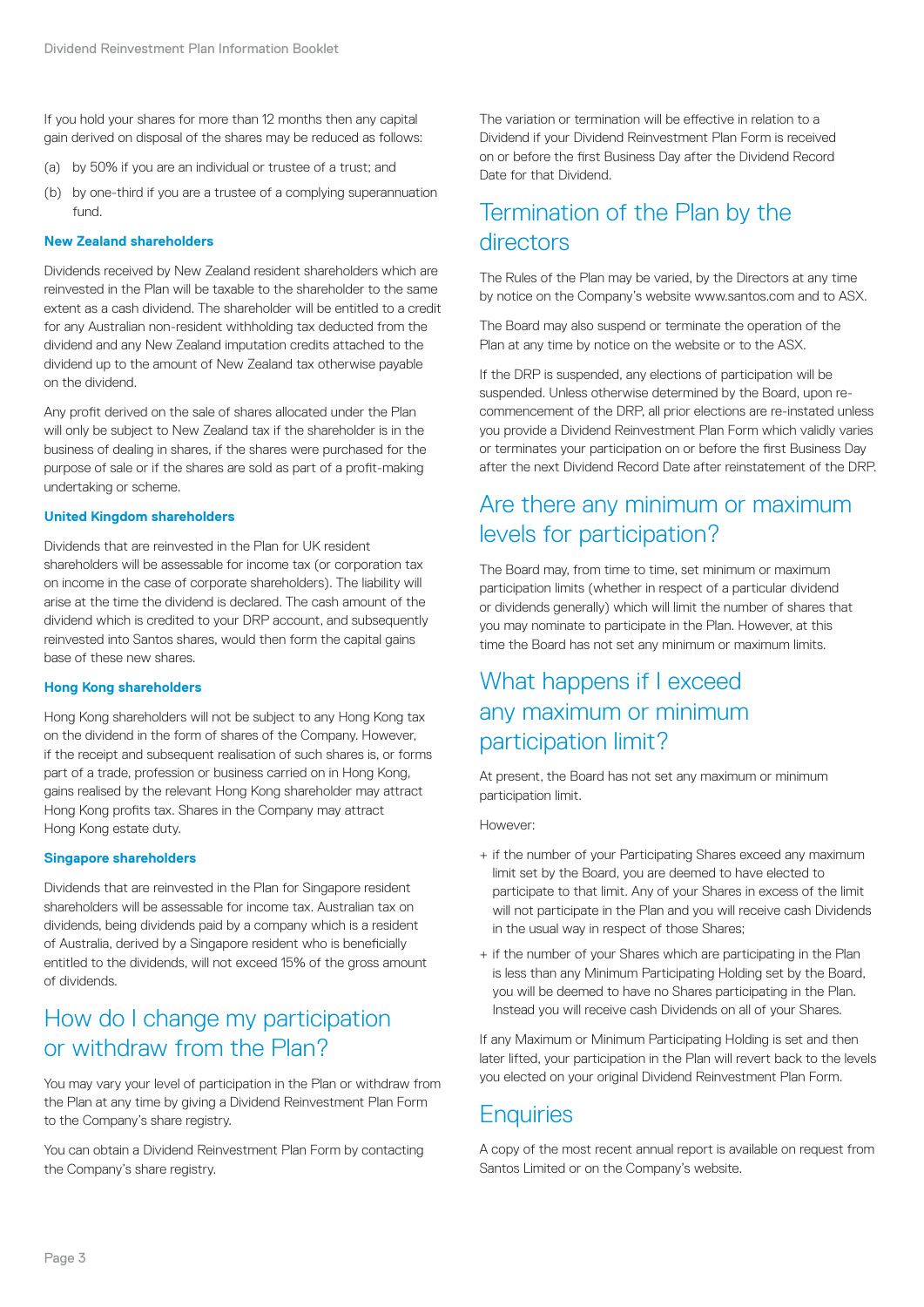If you wish to enquire further about the Plan, please contact the Company's share registry:

Computershare Investor Services Pty Limited

Level 3, 60 Carrington Street Sydney NSW 2000

GPO PO Box 2975 Melbourne VIC 3001

Telephone: 1300 096 259 (within Australia) International: +61 3 9415 4397 (outside Australia) Contact Computershare: www.investorcentre.com/contact

Under the Corporations Act, a prospectus is not required to be lodged or registered in relation to Shares to be issued under the Plan described in this booklet. If you are in any doubt as to whether to participate in the Plan, you should consult your own financial adviser.